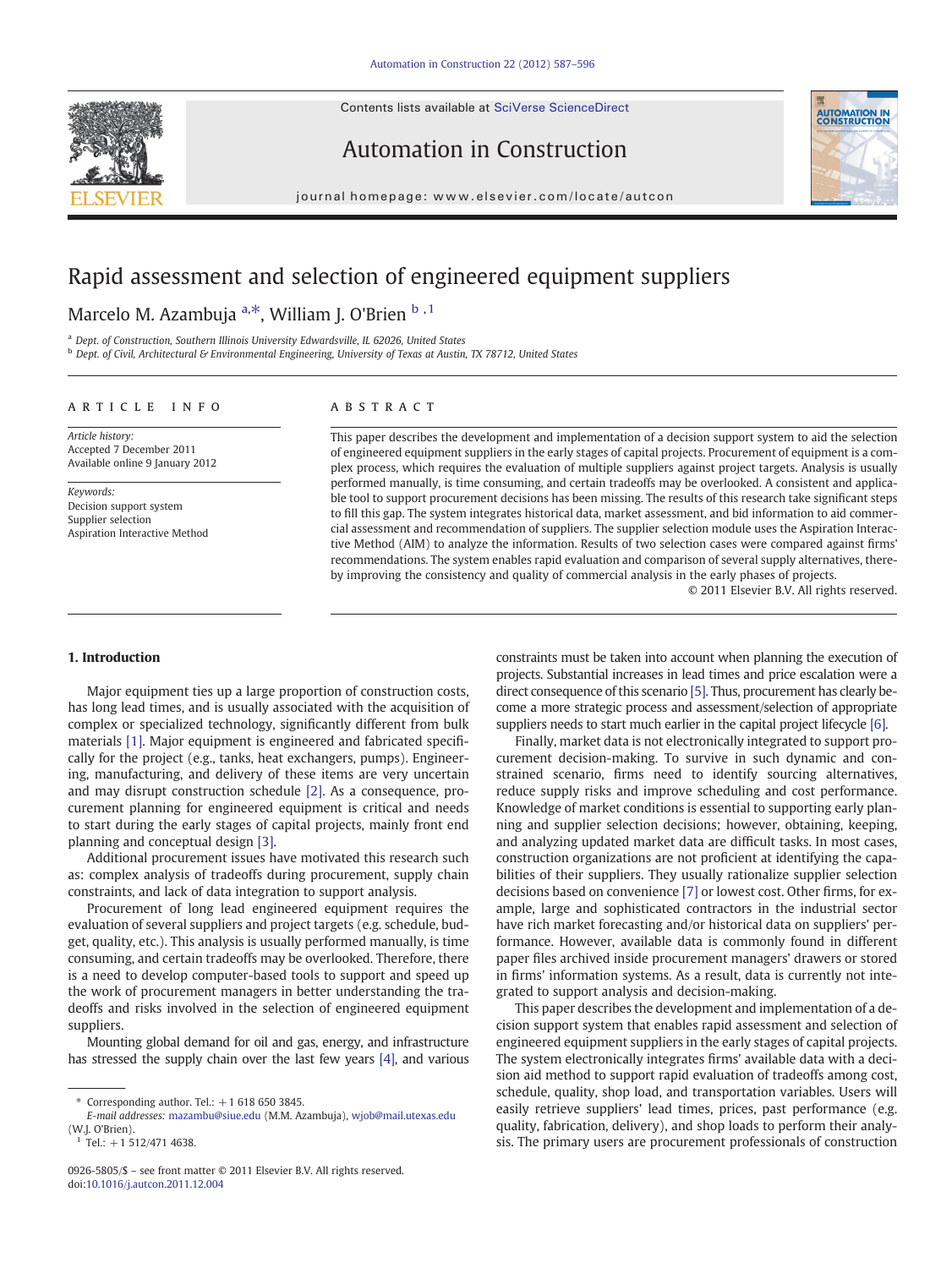and owner firms in the industrial construction sector since most of their projects usually involve the acquisition of several pieces of equipment. Typically, their supplier base is global and these firms evaluate suppliers from multiple geographical regions because their projects are spread around the globe.

The paper is organized as follows: first, a literature review on decision aid methods for supplier selection in construction which is then followed by a description of the Aspiration Interactive Method (AIM) used in the system. Next, the research method is detailed and the decision support system is presented. The paper concludes with the discussion of the implementation results, research findings, and contributions to the body of knowledge and construction practice.

#### 2. Background

#### 2.1. Methods for selection decision in construction

Decision aid methods are very useful tools used to support managers making complicated selection decisions. There are a number of techniques and software packages that have been developed in the operations research area to aid solving selection problems. Olson [\[8\]](#page--1-0) reviewed various potential techniques and concluded that these techniques vary significantly in the type of problems they are suitable for and the amount of information required.

In construction, most selection methods tend to be ad-hoc methods that are based on experience and intuition. Unfortunately, these methods are difficult to package and use as a general framework for making decisions [\[9\]](#page--1-0).

The Analytic Hierarchy Process (AHP) is well known and used in various selection problems in construction such as: advanced construction technologies [\[10\],](#page--1-0) contractor selection [\[11\],](#page--1-0) and selection of equipment (e.g. tower cranes, concrete pumps) for construction projects [\[12\].](#page--1-0) Jiang et al. [\[13\]](#page--1-0) has shown the potential use of AHP to support supply chain selection. The authors proposed a framework based on the AHP for ranking different supply chain configurations. This study however was based on hypothetical data and their framework was not validated.

The Multi-attribute Utility Theory (MAUT) has also been implemented in construction research. Few studies report the application of this approach to select dewatering systems [\[14\]](#page--1-0), and for IT-related problems, such as selecting the appropriate computer networking technology [\[15\]](#page--1-0) and appropriate data capture technologies for a construction materials testing laboratory [\[9\].](#page--1-0)

Very little has been published on methods to aid managers making selection decisions on suppliers in construction. Bernold and Treseler [\[16\]](#page--1-0) presented a vendor analysis system that is based on the best-buy concept. A vendor-rating approach to secure the best buy in construction was proposed and analyzed. According to these authors, benefits of the formal vendor-analysis and rating system include the standardization of evaluation criteria, which provided consistency and transparency. The best buy approach allows users to consider and weight their preferences; however, it does not provide the capability to identify the optimal vendor based on project and procurement targets.

Benton and McHenry [\[7\]](#page--1-0) described three general types of supplier evaluation systems used today: categorical method, the cost-ratio method, and the linear averaging method. The categorical method involves categorizing each supplier's performance in specific areas defined by a list of relevant performance variables. It is a simple and informal system in the sense that detailed performance achievements or shortcomings are not measured. The cost-ratio method evaluates supplier performance using standard cost analysis. The total cost of each purchase is calculated as its selling price plus the buying organization's internal operating costs associated with the quality, delivery, and service elements of the purchase. The main advantage of this method is that the results are cost oriented, however, the associated costs must be known. Moreover, this method does not take into account other aspects of supplier performance. The linear averaging method is probably the

most commonly used. Specific quantitative performance factors such as quality, price, and delivery are used to evaluate supplier performance. The method assign appropriate weights to each performance factor, such that the total weights of each factor add up to 100. The assignment of these weights is a matter of judgment and top management preferences. These weights are subsequently used as multipliers for individual ratings on each of the performance factors. This method is relatively easy to implement once all factors and weights have been determined. According to the authors [\[7\]](#page--1-0), the guiding factors in determining which system is best are ease of implementation and overall reliability of the system.

AHP and MAUT are usually excellent methods to support decision when qualitative criteria need to be quantified to support judgment, and when the decision maker is presented with a small set of alternatives. These methods are based on subjective assessments, which may introduce bias in the selection process. According to Olson [\[8\],](#page--1-0) the AHP pair-wise comparison process is somewhat tedious, subjective and several comparisons may affect accuracy because users tend to focus their effort on obtaining speed to complete the process. MAUT requires that a utility function be developed – based on interviews – that will quantify qualitative decision criteria. The interview process takes too long to be feasible for most situations, and skills must be developed before the results of an interview can be reliably employed.

The decision support system proposed in this research intends to provide an objective and rapid method for tradeoff analysis to compare a large number of alternatives against multiple targets, and to support quantitative criteria analysis. The goal is to eliminate the subjectivity associated with weight assignment and final decision making. None of the methods previously described properly support these purposes, especially the AHP. The Aspiration Interactive Method (AIM), an objective technique from the operations research area, on the other hand, seemed to be a very appropriate method based on the purposes set by the research team and feedback from experienced procurement managers. The method is explained in the following section.

#### 2.2. The Aspiration Interactive Method — AIM

The Aspiration Interactive Method (AIM) provides a technique useful to help decision makers learn about the tradeoffs among criteria considered in the selection of alternatives from large sets of available choices [\[17\]](#page--1-0). The idea is to adjust aspiration levels of the objectives – which are used as targets for decision makers – and obtain the feedback regarding the feasibility of the aspiration levels.

As these aspirations are adjusted, the nearest solution changes. Weights are generated by the aspiration levels and the nearest solution is determined by calculating a score for each alternative and ranking them according to the attainment levels against the set of aspiration levels. The method is straightforward and does not require complex mathematical iterations and knowledge from users.

AIM involves the definition of few sequential steps ([Fig. 1\)](#page--1-0). First, decision makers need to establish a set of objectives (k), usually maximization or minimization from targets (Ak). Second, Ideal (Ik) and Nadir (Nk) objective levels need to be identified from the data set. The Ideal objective represents the best case scenario (highest value for maximization or the lowest value for minimization) and Nadir the worst case scenario (lowest value for maximization or highest value for minimization). The difference between the ideal and nadir values establishes the working distance over which attainments are evaluated. Third, a set of weights is calculated by dividing the distance from the aspiration level to the nadir level by the distance between the ideal and the nadir level: Wk = (Ak – Nk) / (Ik – Nk). This set of values is normalized by dividing each ratio by the sum of ratios. Finally, AIM allows the user to explore alternatives and tradeoffs. Each alternative's (Xk) distance from the current aspiration levels is measured, indicating the proportional attainment over the range aspiration–nadir, or  $Dk=(Xk-Nk)/(Ak-$ Nk). The maximum score is 1 (no extra credit for exceeding the